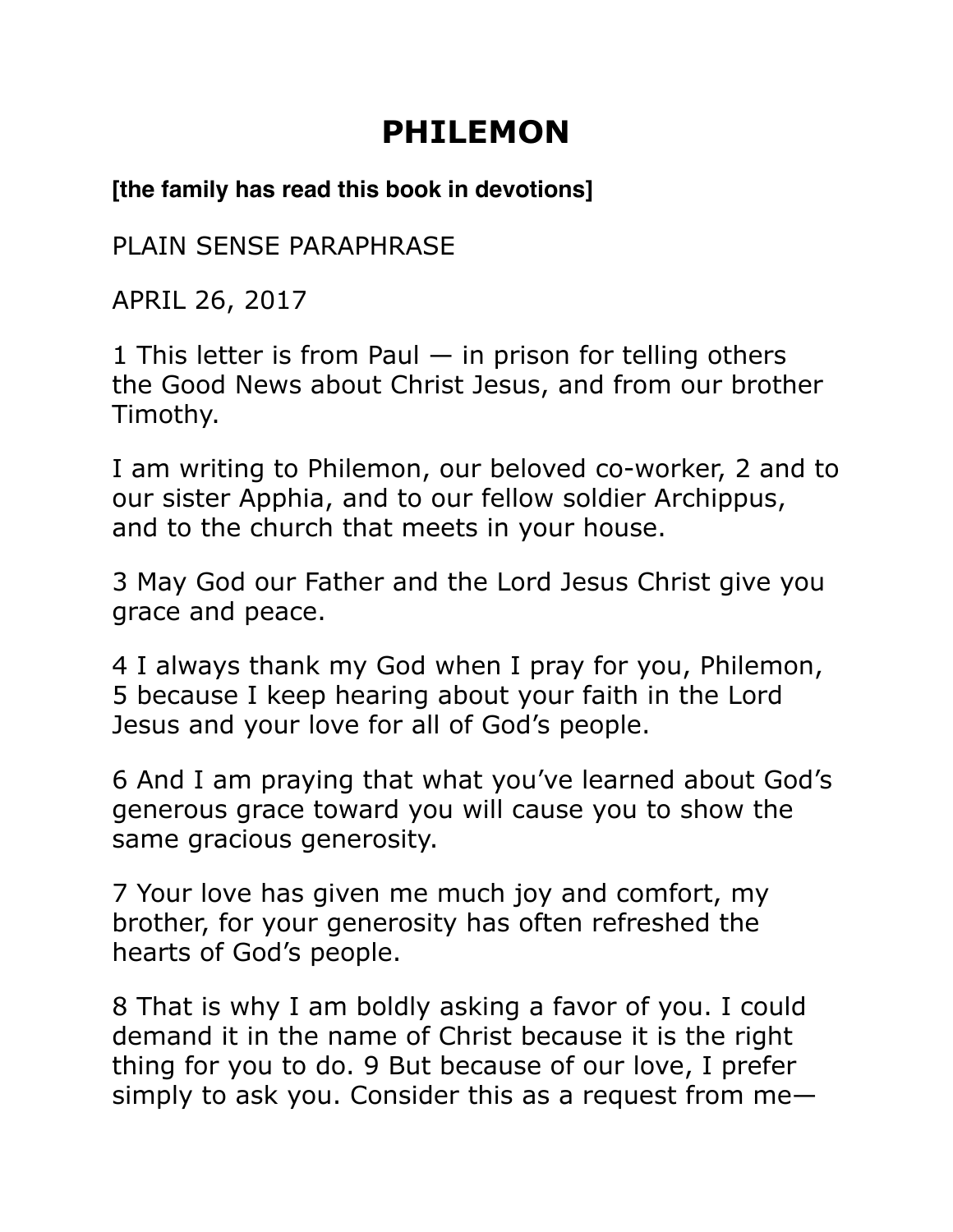Paul, an old man and now also a prisoner for the sake of Christ Jesus.

10 I appeal to you about my child, Onesimus.

[NOTE: Onesimus means "profitable".]

I became his father in the faith while here in prison. 11 I know Onesimus hasn't been very profitable to you in the past, but now he is living up to his name and has become very profitable to both of us. 12 I am sending him back to you, and with him comes my own heart.

13 I wanted to keep him here with me while I am in these chains for preaching the Good News, and he would have helped me on your behalf. 14 But I didn't want to do anything without your consent. I wanted you to help because you were willing, not because you were forced.

15 It seems you lost Onesimus for a little while so that you could have him back forever. 16 He is no longer just a slave to you. He is more than a slave, for he is a beloved brother — especially to me. Now he will mean much more to you  $-$  both as an individual and as a brother in the Lord.

17 So if you consider me your partner, welcome him as you would welcome me. 18 If he has wronged you in any way or owes you anything, charge it to me. 19 I, PAUL, WRITE THIS WITH MY OWN HAND: I WILL REPAY IT. AND I WON'T MENTION THAT YOU OWE ME YOUR VERY SOUL!

20 Yes, my brother, please do me this favor for the Lord's sake. Give me this encouragement in Christ.